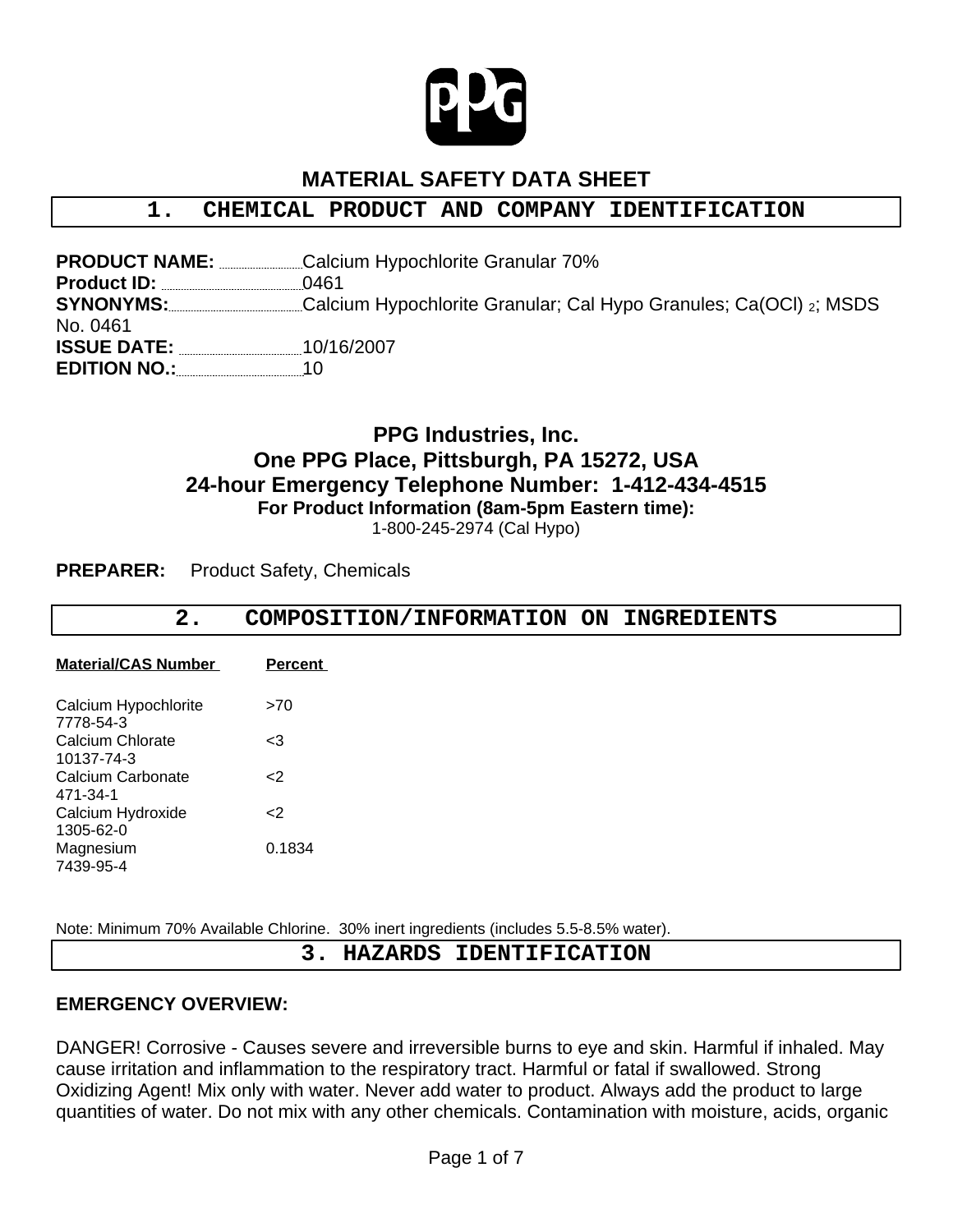#### **PPG: 0461 Calcium Hypochlorite Granular 70% 10/16/2007**

materials and other easily combustible materials such as petroleum, paint products, wood or paper may cause fire or explosion and the liberation of hazardous gases. Do not add this product to any dispensing device containing remnants of any other product. Such use may cause violent reaction leading to fire or explosion. Very toxic to aquatic organisms.

**Precautions:** Do not get in eyes, on skin, or on clothing. Avoid breathing dust. Irritating to nose and throat. Do not swallow. Do not eat, drink or smoke in work area. Wash hands after handling. Remove and wash contaminated clothing before reuse. Keep out of reach of children.

#### **4. FIRST AID MEASURES**

**INHALATION:** Remove from area to fresh air. If symptomatic, contact a poison control center, emergency room or physician for treatment information.

**EYE/SKIN CONTACT:** EYE: Remove contact lens and pour a gentle stream of warm water through the affected eye for at least 15 minutes. Contact a poison control center, emergency room or physician right away as further treatment will be necessary. SKIN: Run a gentle stream of water over the affected area for 15 minutes. A mild soap may be used if available. Contact a poison control center, emergency room or physician right away as further treatment will be necessary.

**INGESTION:** Gently wipe or rinse the inside of the mouth with water. Sips of water may be given if person is fully conscious. Never give anything by mouth to an unconscious or convulsing person. Do Not induce vomiting. Contact a poison control center, emergency room or physician right away as further treatment will be necessary.

#### **5. FIRE-FIGHTING MEASURES**

**FLASH POINT:** Not Applicable.

**EXTINGUISHING MEDIA:** Drench with large quantities of water only. Do not use dry chemicals or foams. Product supplies own oxygen, therefore attempts to smother fire with a wet blanket, carbon dioxide, dry chemical extinguisher or other means are not effective.

**SPECIAL FIREFIGHTING PROCEDURES:** Product decomposes at approximately 338-356°F (170- 180°C) releasing oxygen gas. Container may rupture. Fire-fighters must wear NIOSH approved, pressure demand, self-contained breathing apparatus with full face piece for possible exposure to hazardous gases. Emits toxic fumes under fire conditions.

#### **6. ACCIDENTAL RELEASE MEASURES**

## **ACTION TO BE TAKEN IF MATERIAL IS RELEASED OR SPILLED:**

Use extreme caution in handling spilled material. Do not mix with any other chemicals. Contamination with moisture, acids, organics or other easily combustible materials such as petroleum, paint products, wood or paper may cause fire or violent decomposition. If fire or decomposition occurs in area of spill, immediately douse with plenty of water. Otherwise, sweep up all visible material using a clean (new, if possible), dry shovel and broom and dissolve material in water. Spilled material that has been swept up and dissolved in water should be used immediately in the normal application for which this product is being consumed.

## **7. HANDLING AND STORAGE**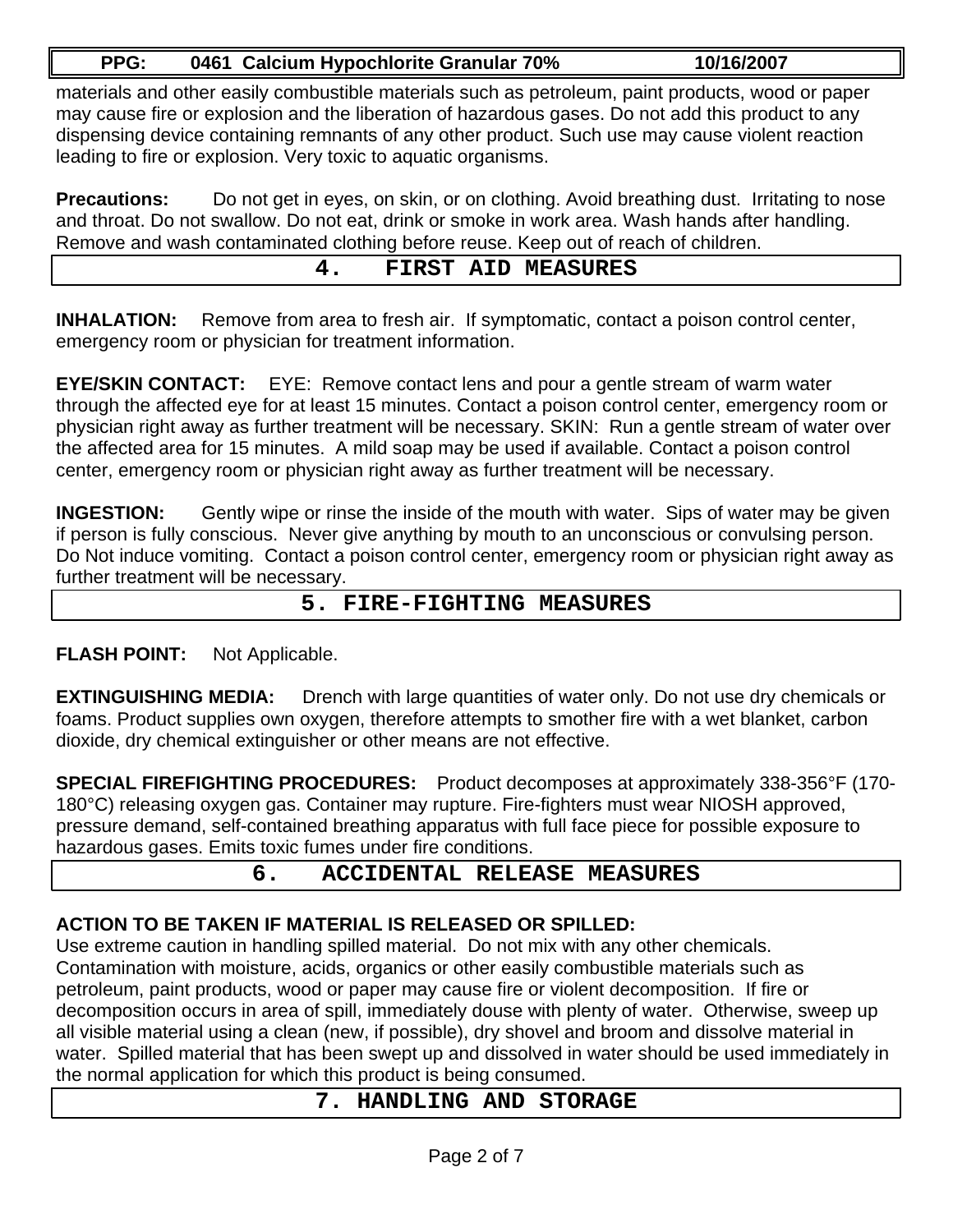#### **PRECAUTIONS TO BE TAKEN DURING HANDLING AND STORAGE:**

Store in a cool, dry, well-ventilated place. Keep in original container. Keep container closed when not in use. Keep away from heat, sparks, flames, direct sunlight, and other sources of heat, including lighted tobacco products. Use only a clean (new, if possible), dry scoop made of metal or plastic each time product is taken from the container. Do not add this product to any dispensing device containing remnants of any other product. Such use may cause violent reaction leading to fire or explosion. Add this product only to water. Never add water to product. Always add the product to large quantities of water. May cause fire or explosion if mixed with other chemicals. Fire may result if contaminated with acids, organic materials and other easily combustible materials such as oil, kerosene, gasoline, paint products wood and paper. Do not reuse container. Residual material remaining in empty container can react to cause fire. Thoroughly flush empty container with water then destroy by placing in trash collection. Do not contaminate water, food, or feed by storage or disposal of this product.

## **8. EXPOSURE CONTROLS/PERSONAL PROTECTION**

#### **Exposure Limits: 8-hour Time Weighted Average (TWA); 15-minute Short-Term Exposure Limit (STEL)**

**OSHA:** The OSHA exposure limit(s) for chlorine: 0.5 ppm TWA. 1 ppm STEL. Calcium hydroxide: 5 mg/m<sup>3</sup> TWA. Calcium carbonate: 15 mg/m<sup>3</sup> (total dust) 5 mg/m<sup>3</sup> (respirable dust) (1989 Vacated PEL's)

**ACGIH:** The ACGIH exposure limit(s) for chlorine: 0.5 ppm TWA. 1 ppm STEL. Calcium hydroxide: 5 mg/m<sup>3</sup> TWA Calcium carbonate: 10 mg/m<sup>3</sup> (total dust) 3 mg/m<sup>3</sup> (respirable nuisance particulate) TWA.

**ONTARIO:** The Ontario Exposure limit(s) for Chlorine: 0.5 ppm TWAEV 1 ppm STEV (Short Term Exposure Value) Calcium hydroxide: 5 mg/m<sup>3</sup>TWAEV Calcium carbonate: 10 mg/m<sup>3</sup>TWAEV

**RESPIRATORY PROTECTION:** Where the potential for exposure to dust exists, use the appropriate regulatory compliant full facepiece air-purifying respirator with acid gas cartridge and particulate prefilter. Carefully read and follow the respirator manufacturer's instructions and information.

**VENTILATION:** Use local exhaust or general room/dilution ventilation sufficient to maintain employee exposure below permissible exposure limits.

**EYE AND FACE PROTECTION:** Splashproof goggles and faceshield.

**PROTECTIVE GLOVES:** Butyl rubber. Neoprene. Nitrile.

**OTHER PROTECTIVE EQUIPMENT:** Boots, aprons, or chemical suits should be used when necessary to prevent skin contact.

#### **9. PHYSICAL AND CHEMICAL PROPERTIES**

**Boiling Point:** Decomposes at approximately 338-356°F (170-180°C) **Vapor Density (Air=1):** NA **Specific Gravity (Water=1):** MA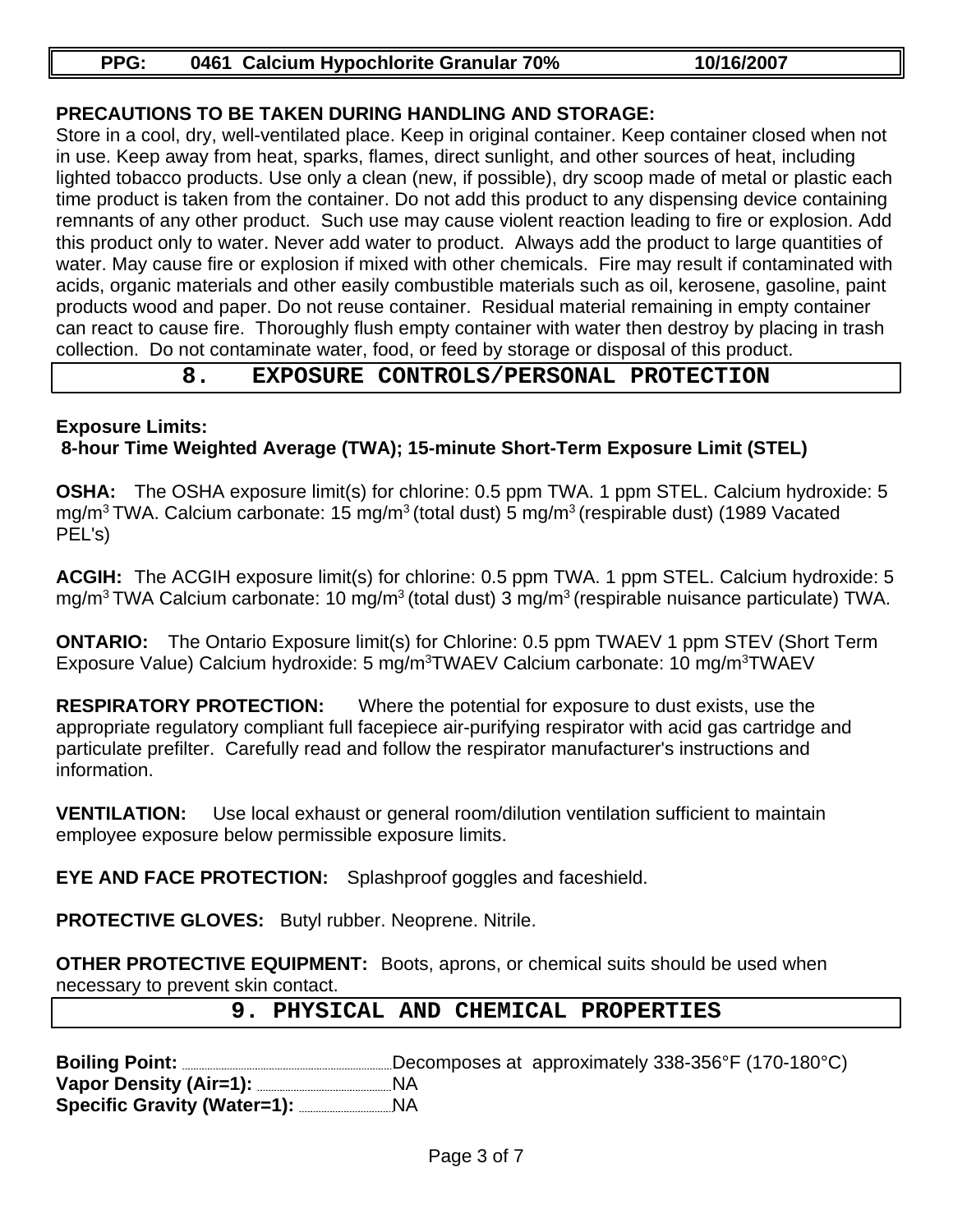| PPG:                                              | 0461 Calcium Hypochlorite Granular 70% | 10/16/2007 |
|---------------------------------------------------|----------------------------------------|------------|
| pH:                                               |                                        |            |
| FREEZING/MELTING POINT: NA                        |                                        |            |
| <b>SOLUBILITY (wt.% in water):</b> 217 g/l @ 27°C |                                        |            |
|                                                   |                                        |            |
| VOLUME % VOLATILE: MANUSION NA                    |                                        |            |
|                                                   | <b>NA</b>                              |            |
| Evaporation Rate: NA                              |                                        |            |
| HEAT OF SOLUTION: Slightly exothermic             |                                        |            |
| Physical State: Canadian Cranules                 |                                        |            |
| Odor:                                             | slight chlorine                        |            |
| <b>COLOR:</b>                                     | White                                  |            |
|                                                   | 10. STABILITY AND REACTIVITY           |            |

**Stability:** Unstable above 338°F (170°C).

## **HAZARDOUS POLYMERIZATION:** Will not occur.

## **INCOMPATIBILITY (CONDITIONS/MATERIALS TO AVOID):**

Contamination. Excessive heat above 338°F (170°C). Moisture. Acids. Reducing agents. Organics. Combustible materials. Petroleum products. Paint products. Wood and paper.

## **HAZARDOUS THERMAL DECOMPOSITION/COMBUSTION PRODUCTS:**

Acid or ammonia contamination will release toxic gases. Excessive heat will cause decomposition resulting in the release of oxygen and chlorine gas.

| 11.       | TOXICOLOGICAL INFORMATION                           |
|-----------|-----------------------------------------------------|
| toxicity. |                                                     |
|           | .>1000 mg/kg. (rabbit) Slight to very low toxicity. |
|           | Corrosive.                                          |
|           | Corrosive.                                          |
|           | .850 mg/kg. (rat) Moderate toxicity.                |

**CARCINOGENICITY STATUS:** This product is NOT listed as a carcinogen or suspected carcinogen by NTP, IARC, ACGIH, or OSHA.

**MEDICAL CONDITIONS AGGRAVATED:** None known.

## **EFFECTS OF OVEREXPOSURE:**

ACUTE:

 Inhalation: Inhalation of calcium hypochlorite dust and deposition of particles in the respiratory tract can lead to irritation of the tissue and cause a variety of effects. These effects are dependent on concentration and include: upper respiratory tract irritation, nasal congestion, coughing, sore throat, laryngitis and shortness of breath. In operations where there are high concentrations of respirable particulates, pulmonary edema (fluid in the lung) may be produced. If not treated immediately,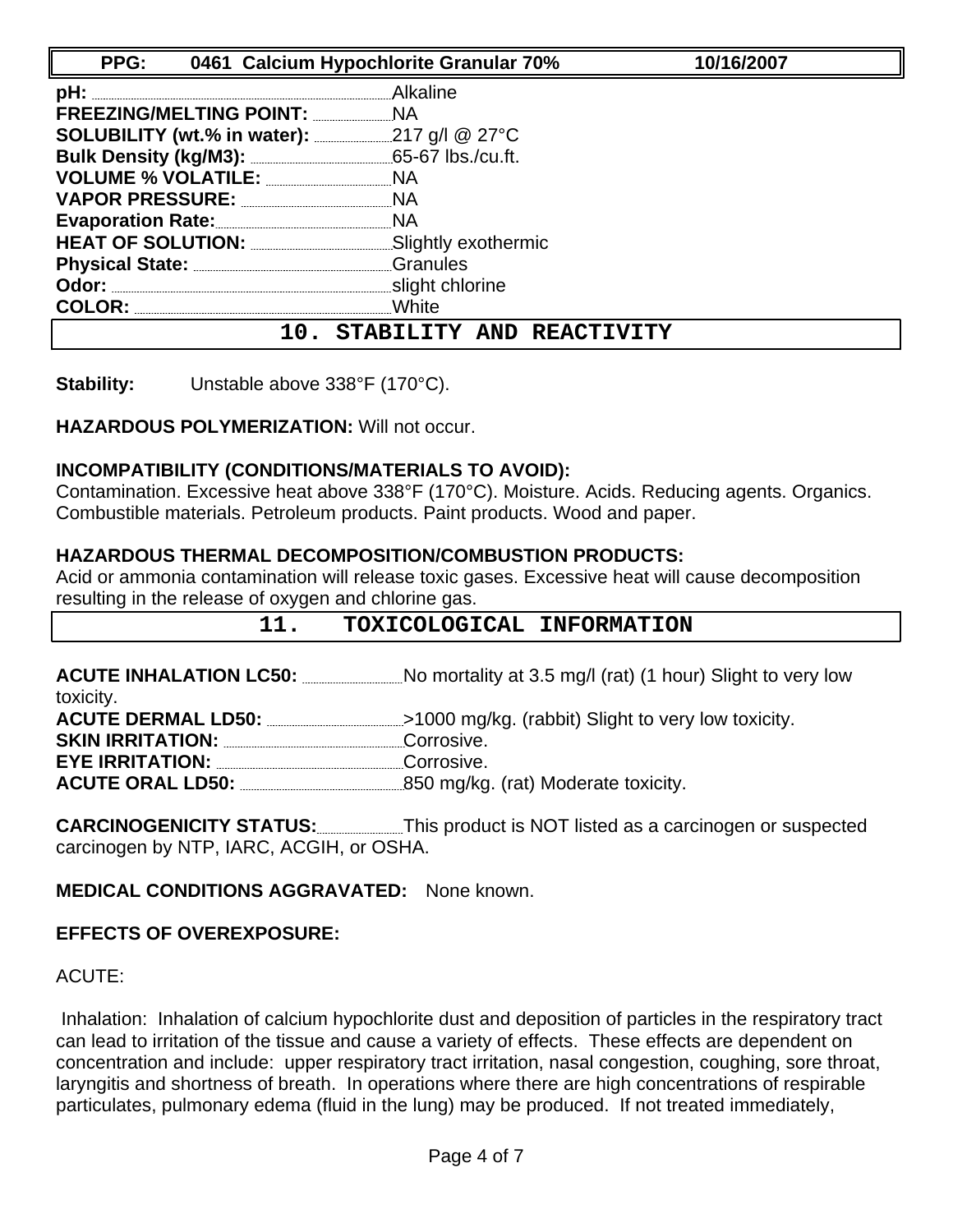#### **PPG: 0461 Calcium Hypochlorite Granular 70% 10/16/2007**

pulmonary edema can be life threatening. Since this product is in granular or tablet form, particles of respirable size are not generally encountered.

Eye/Skin: Calcium hypochlorite is corrosive to the eyes. Contact of calcium hypochlorite dust with the eyes, even a minute amount for a short duration, can cause severe irritation and even blindness. Contact with the skin may cause severe irritation, burns, or tissue destruction. In studies utilizing rabbits, the skin irritation score was 8/8 and the eye irritation score was 98.5/110.

Ingestion: Calcium hypochlorite, if swallowed, causes severe burns to the digestive tract and can be fatal.

#### CHRONIC:

Genotoxicity: Calcium hypochlorite produced positive responses in in-vitro assays using bacterial systems (the Ames test) and chromosomal aberrations in Chinese hamster fibroblasts. In a whole animal experiment (mouse micronucleus test), exposures ranging from 20 to 160 mg/kg produced no compound related chromosomal abnormalities.

Carcinogenisis: Although no study has been conducted with calcium hypochlorite, the carcinogenic potential of sodium hypochlorite was studied in F344 rats. After 104 weeks of drinking water containing up to 2000 ppm sodium hypochlorite, there was no evidence that this chemical produced any carcinogenic response. In addition, this exposure did not result in any adverse effects

**12. ECOLOGICAL INFORMATION**

#### **ECOTOXICOLOGICAL INFORMATION:**

0.088 mg/l (Bluegill) 96-hour LC50. Extreme toxicity.

#### **ENVIRONMENTAL FATE:**

No data at this time.

**13. DISPOSAL CONSIDERATIONS**

#### **DISPOSAL METHOD:**

Spilled material that has been swept up and dissolved in water should be used immediately in the normal application for which this product is being used. If this is not possible, dissolve material in water and carefully neutralize dissolved material by adding hydrogen peroxide (one pint of 35% hydrogen peroxide solution per pound of calcium hypochlorite to be neutralized) then dilute the neutralized material with plenty of water and flush to sewer. Note: Only properly neutralized material should be flushed to sewer. Unneutralized material can cause environmental damage to receiving water or can interfere with treatment plant operation. Care must be taken when using or disposing of chemical materials and/or their containers to prevent environmental contamination. It is your duty to dispose of the chemical materials and/or their containers in accordance with the U.S. Clean Air Act, the Clean Water Act, the Resource Conservation and Recovery Act, as well as any other relevant Federal, State, or local laws/regulations regarding disposal.

|                                                                          | 14. | TRANSPORT INFORMATION          |
|--------------------------------------------------------------------------|-----|--------------------------------|
| <b>Proper Shipping Name:</b><br>Hazard Class: Manuscriptus Hazard Class: |     | Calcium Hypochlorite, Hydrated |
|                                                                          |     | 5.1 (Oxidizer)                 |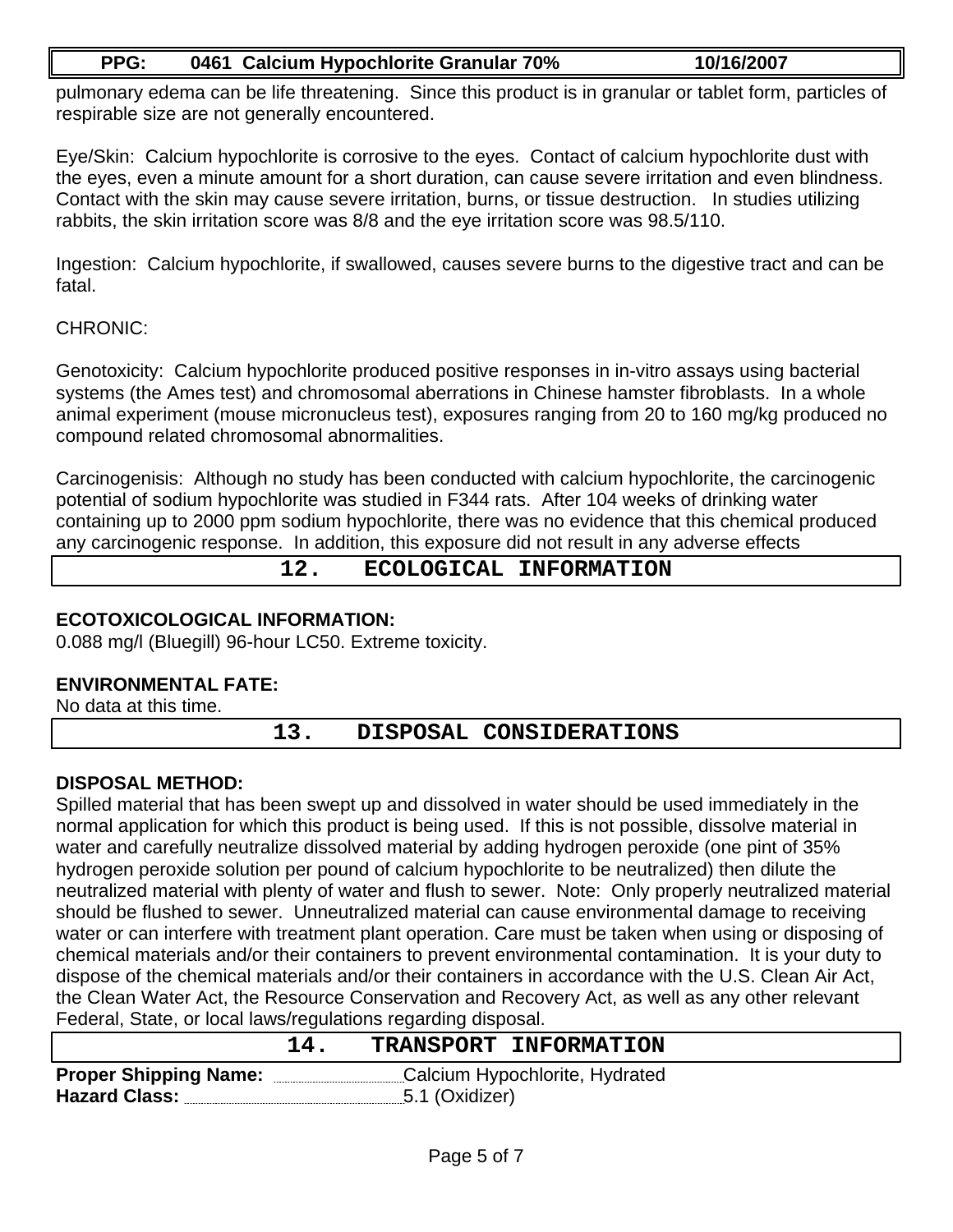| PPG:                                                         | 0461 Calcium Hypochlorite Granular 70%                                  | 10/16/2007                                                            |
|--------------------------------------------------------------|-------------------------------------------------------------------------|-----------------------------------------------------------------------|
|                                                              | <b>UN2880</b>                                                           |                                                                       |
|                                                              |                                                                         |                                                                       |
|                                                              |                                                                         | USA-RQ, Hazardous Substance and Quantity: 10 lbs./4.5 kg. (calcium    |
| hypochlorite)                                                |                                                                         |                                                                       |
| Marine Pollutant: <b>Marine Pollutant:</b> Marine Pollutant: | <b>None</b>                                                             |                                                                       |
|                                                              |                                                                         | Additional Information: USA Shipments Only - Hazardous Substances are |
|                                                              | regulated in the USA when shipped above their Reportable Quantity (RQ). |                                                                       |
|                                                              | 15.                                                                     | REGULATORY INFORMATION                                                |

**USA TSCA:** All components of this product are listed on the TSCA Inventory.

**EU EINECS:** All components in this product are listed on EINECS or meet the polymer definition. **CANADA DOMESTIC SUBSTANCES LIST (DSL):** This product and/or all of its components are listed on the Canadian DSL.

**AUSTRALIA AICS:** All components of this product are listed on AICS.

**KOREA ECL:** All components in this product are listed on the Korean Existing Chemicals Inventory (KECI).

**JAPAN MITI (ENCS):** All components in this product are listed on the

Japanese Existing and New Chemical Substances (ENCS) chemical inventory.

**PHILIPPINES PICCS:** All of the components in this product are listed on the Philippines Inventory of Chemicals and Chemical Substances (PICCS).

**CHINA IECSC:** All components of this product are listed on the Inventory of Existing Chemical Substances in China (IECSC) or otherwise exempt.

## **SARA TITLE III:**

## **SARA (311, 312) Hazard Class:**

Acute Health Hazard. Reactive Hazard. Fire Hazard.

**SARA (313) Chemicals:**

Not listed.

## **SARA Extremely Hazardous Substance:**

Not listed.

## **CERCLA Hazardous Substance:**

The following materials are listed as CERCLA Hazardous Substances in Table 302.4 of 40 CFR Part 302: Calcium Hypochlorite (7778-54-3) RQ = 10 lbs./4.54 kg.

## **CANADA REGULATIONS (WHMIS):** Class C - Oxidizing material.

#### **FIFRA:**

This product is registered with EPA as a pesticide.

**16. OTHER INFORMATION**

## **Other Information:**

NSF Drinking Water Treatment Chemicals Listing - PPG calcium hypochlorite is certified for maximum use at 14 mg/L under NSF/ANSI Standard 60.

## **The following has been revised since the last issue of this MSDS:**

Date. Edition. Section 8 has been updated. Section 15 has been updated. Section 16 has been